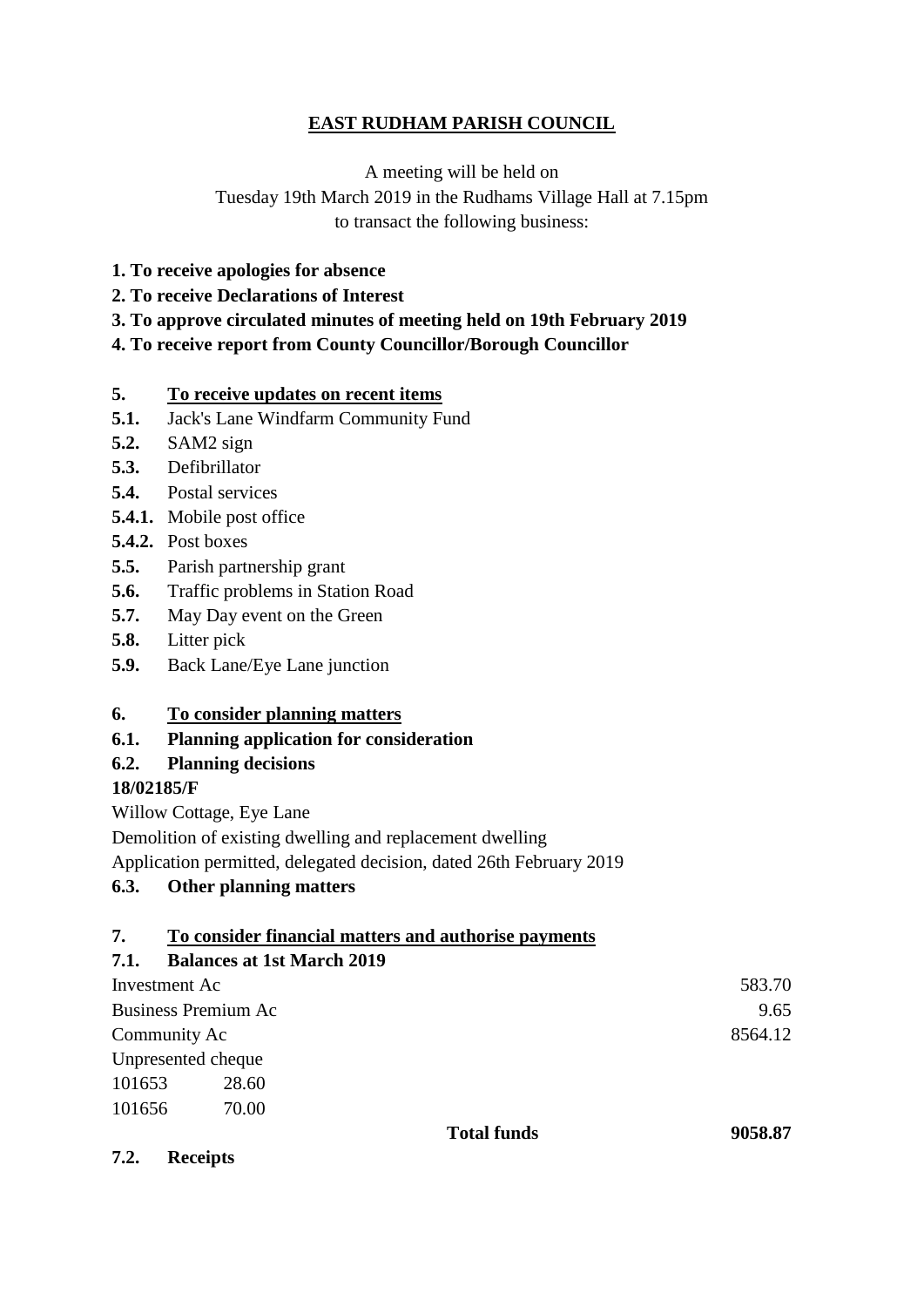# **7.3. Payments**

| <b>DD SSE</b> 4 Mar 2019 (streetlight power 2 Feb to 1 Mar)                        |           |       |        |  |
|------------------------------------------------------------------------------------|-----------|-------|--------|--|
| Power 46.06 VAT 2.30                                                               | Sub total | 48.36 |        |  |
| Power 6.16 VAT 0.30                                                                | Sub total | 6.46  |        |  |
|                                                                                    | Total     |       | 54.82  |  |
| K& M Lighting Services Ltd (streetlight maintenance March '19)                     |           |       |        |  |
| 23.83 VAT 4.77                                                                     | Total     |       | 28.60  |  |
| I Woods (Clerk's salary Mar '19)                                                   |           |       | 233.16 |  |
| BCKLWN (collection & disposal of dog waste)                                        |           |       |        |  |
| 217.50 VAT 43.50                                                                   | Total     |       | 261.00 |  |
| Smith of Derby (maintenance of parish clock)                                       |           |       |        |  |
| 204.00 VAT 40.80                                                                   | Total     |       | 244.80 |  |
| A Elburn (re Morrisons invoice for mower fuel)                                     |           |       |        |  |
| 18.34 VAT 3.67                                                                     | Total     |       | 22.01  |  |
| A Elburn (re Grassmats Ltd invoice for grass mats, pegs, cable ties for Play Park) |           |       |        |  |
| 119.75 VAT 23.95                                                                   | Total     |       | 143.70 |  |
| Keegan's Garden Maintenance (Cemetery hedge cutting)                               |           |       |        |  |
| NW Garden Services (Village Green repairs)                                         |           |       |        |  |
| <b>7.4.</b> Other financial matters                                                |           |       |        |  |

**7.4.1.** Cemetery rates

| 761.05 |
|--------|
| 457.49 |
| 303.56 |
| Nil    |
|        |

# **8. To receive items from Borough Council**

- **8.1.** Additions/deletions to register of electors
- **8.2.** Community Infrastructure Levy update
- **8.3.** Local Plan consultation
- **8.4.** St George's Day Dinner, Lynn Town Hall, 26th April, cost £60

### **9. To receive items from County Council**

#### **10. To receive items from Norfolk ALC and SLCC**

- **10.1.** Weekly newsletters
- **10.2.** SLCC AGM and Training Day, 26th April, Weston Longville, free
- **10.3.** Advice re Making Tax Digital for VAT

# **11. To receive items from Police**

- **11.1.** Newsletter
- **11.2.** Scam alerts